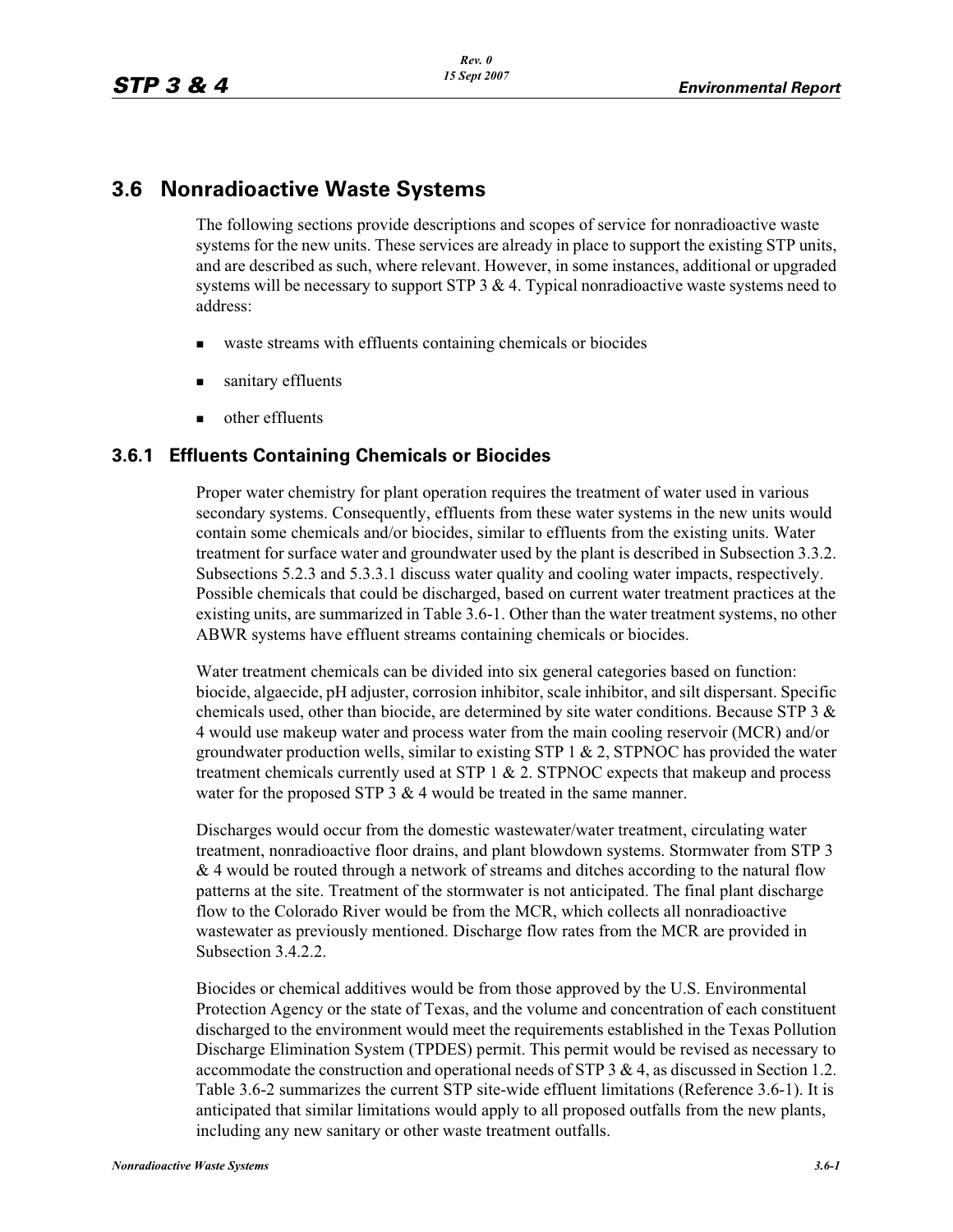## **3.6.2 Sanitary System Effluents**

Currently, STPNOC maintains a private sanitary waste treatment system, in compliance with acceptable industry design standards, the Clean Water Act, and state regulatory authority (through the TPDES permit that dictates the quality of discharges to surface water in the MCR). The waste treatment system is monitored and controlled by trained operators. Two systems are operated. One treatment plant serves the Nuclear Support Center and Nuclear Training Facility (NTF) and is located on the eastern side of the facility (NTF Sanitary Waste Treatment System). The other treatment plant serves the current units and is located on the western side of the facility (West Sanitary Waste Treatment System).

The systems are composed of activated sludge aeration tanks, a clarifier, chlorine contact chamber, and anaerobic digester. Periodically, sludge from this system is disposed by land application on the STP site in accordance with the permit to land-apply sewage sludge (Reference 3.6-2). The approximate current rate of sludge land application is 30,000–40,000 gallons per year. It is anticipated that a similar approach to sludge management would be expected with the addition of STP  $3 \& 4$ . The effluent from the current sanitary waste systems is monitored for flow, total suspended solids, biological oxygen demand, and minimum chlorine residual before ultimate discharge to the MCR (Reference 3.6-1). Table 3.6-2 summarizes the effluent limitations for these sanitary parameters.

Based on the location of the proposed STP  $3 \& 4$ , the West Sanitary Waste Treatment System will be replaced by a new sanitary treatment plant capable of supporting all four units. The plant will be designed to treat approximately 300,000 gallons per day of sanitary waste. The NTF Sanitary Waste Treatment System will be replaced with a new treatment system designed to treat approximately 100,000 gallons per day of sanitary waste. The preexisting outfalls will be used for discharge at both treatment plants. The new sewage treatment systems include a communitor with a bypass screen channel, aeration tanks, final clarifiers, chlorine contact tanks, aerobic digesters, air blowers, froth spray pumps, hypochlorite pumps, and related equipment. The components of the new systems are designed to meet the increased needs during refueling operations when additional people are onsite. (Note: the units may be operated in contact stabilization mode to process the substantially higher waste water flow during outages.) The discharge effluent from the expanded plants, including land application of sludge, would be monitored in accordance with Texas Commission on Environmental Quality (TCEQ) requirements. A new or amended permit would be submitted to TCEQ according to ER Section 1.2. Figure 3.6-1 is a process flow diagram of the sanitary treatment system (for completeness, the potable water treatment process has also been depicted). If there is a need for additional sanitary waste provisions during peak construction (or outage support), approved supplemental means would be employed, including temporary and/or potable systems.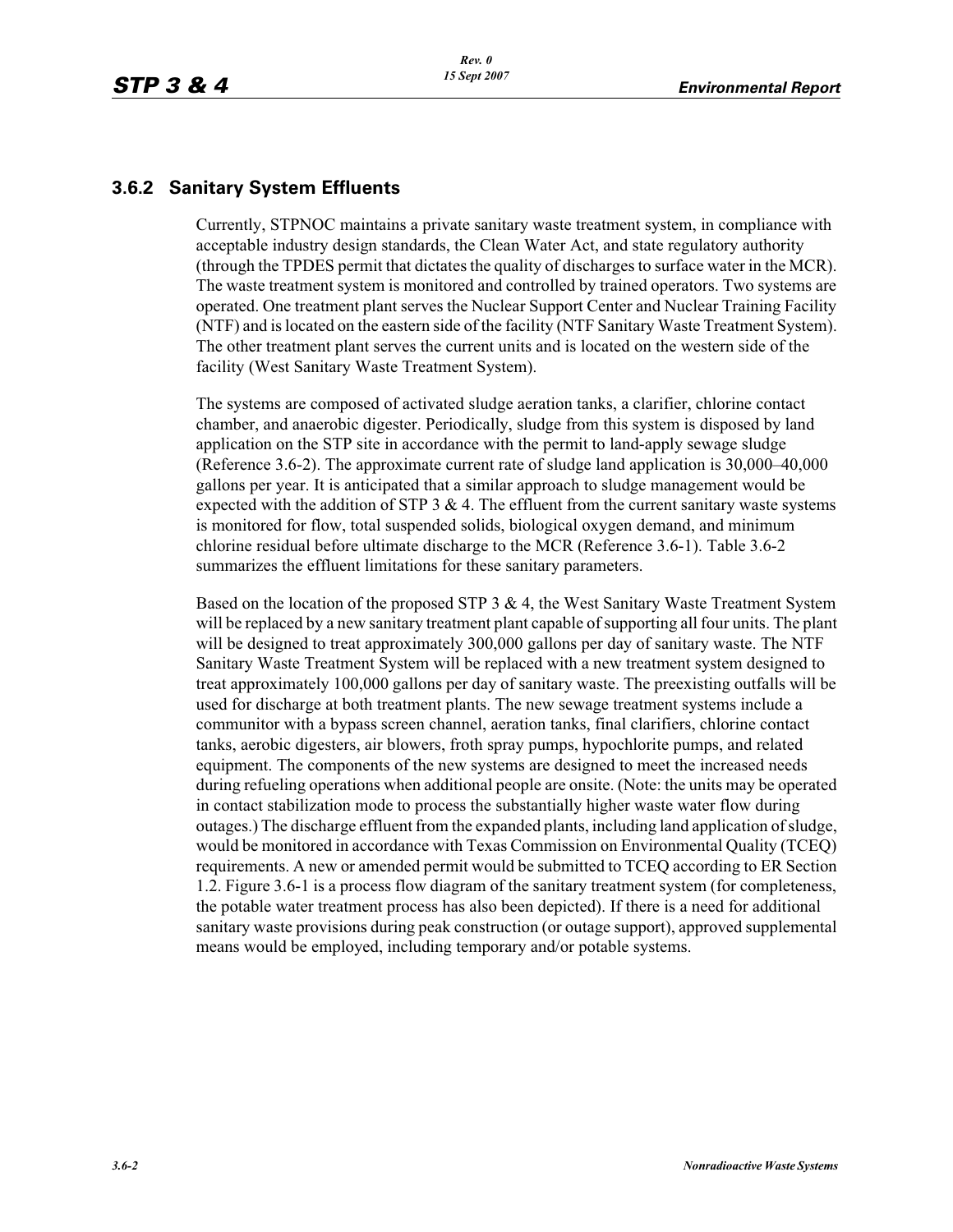## **3.6.3 Other Effluents**

This section describes miscellaneous nonradioactive gaseous, liquid, or solid effluents not addressed in Subsection 3.6.1 or Subsection 3.6.2.

### **3.6.3.1 Gaseous Emissions**

Standby diesel generators and a combustion turbine generator provide reliable backup power to various plant system electric loads, including the control building and turbine building. The diesel generators (three per reactor) are located in the reactor building. The combustion turbine generator is located in the turbine building (one per reactor). The combustion turbine generator also supplies additional power when required. The combustion turbine generator and diesel generators use No. 2 diesel fuel and release permitted gaseous effluents to the air. The auxiliary boilers are electric and do not have gaseous emissions associated with them. Table 3.6-3 describes annual estimated emissions from these sources. Minor emission from diesel-driven fire water pumps is not listed due to the anticipated low levels of usage.

Nonradioactive gaseous emissions created during plant operation from backup power plant supply sources and startup will be permitted by the TCEQ. The permit would specify allowable quantities of emissions. Section 1.2 summarizes the necessary air permits and approximate schedule to obtain these necessary permits. No operational sources of gaseous emissions other than diesel generators, or combustion turbines are planned for the new units.

### **3.6.3.2 Liquid Effluents**

Nonradioactive liquid effluents that will be discharged to the MCR and the Colorado River will be regulated under the existing or revised TPDES permit (Reference 3.6-1). The TPDES list of permitted outfalls will be expanded to include any additional locations, constituents, adjusted flow paths, or increased volumes created by the operation of the new units. The existing STP units do not discharge treated effluent to groundwater, and the new units would not discharge to groundwater.

The non-radioactive drain system collects waste water from plant buildings (Reactor, Turbine, Control, Service, and other buildings). A system composed of collection piping, curbs, and pumps is provided. Non-radioactive waste water from the Turbine Building, Reactor Building, hot machine shop and the Control Building is routed to a dedicated oil/water separator where oil and settled solids are removed for off-site disposal. The non-oily, non-radioactive effluent is sent to dual settling basins. Non-radioactive waste water from the Service Building and other buildings is sent directly to the dual settling basins. Means are provided to perform any required tests or analyses required by the TPDES permit. The nonradioactive liquid effluent would be discharged to the MCR through a new/or existing permitted outfall(s).

#### **3.6.3.3 Hazardous Wastes**

Hazardous wastes are wastes with properties that make them dangerous or potentially harmful to human health or the environment, or that exhibit at least one of the following characteristics: ignitability, corrosivity, reactivity, or toxicity. Federal Resource Conservation and Recovery Act regulations govern the generation, treatment, storage, and disposal of hazardous wastes.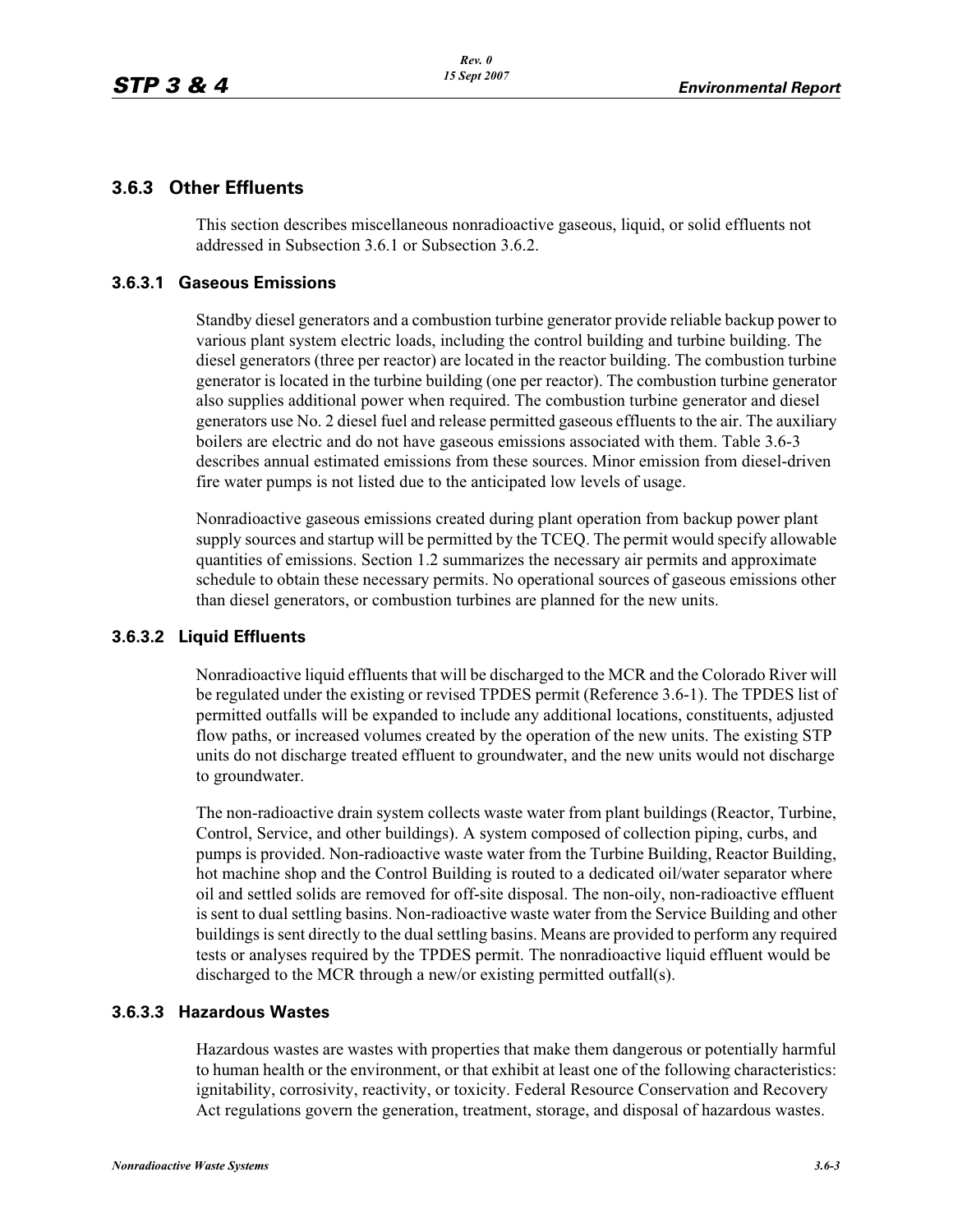STP currently generates small quantities of hazardous wastes and has been classified as a small quantity generator. Wastes are stored temporarily (maximum of 180 days) on site and periodically disposed of at a permitted disposal facility. All hazardous wastes activities are performed in compliance with federal regulations and STPNOC waste-handling procedures. STPNOC has procedures in place to minimize the impact in the unlikely event of a hazardous waste spill. The treatment, storage, and disposal of wastes generated by construction and operation of STP 3  $\&$  4 would be managed as current wastes are managed at STP 1  $\&$  2. The status of STP as a small quantity generator would be revised, if necessary, based on any additional waste generated from STP 3 & 4.

#### **3.6.3.4 Mixed Wastes**

Mixed waste contains hazardous waste and a low-level radioactive source, special nuclear material, or byproduct material. Federal regulations governing generation, management, handling, storage, treatment, disposal, and protection requirements associated with these wastes are contained in the Code of Federal Regulations, Title 10 (Energy) and Title 40 (Environmental Protection Agency). Mixed waste is generated during routine maintenance activities, refueling outages, health protection activities, and radiochemical laboratory practices. Few disposal facilities are permitted to accept mixed wastes. Therefore, waste minimization is critical. STPNOC employs a comprehensive expendable material control program that includes measures to minimize the creation of mixed waste.

Through aggressive waste minimization procedures and techniques, STP 1 & 2 has not generated mixed wastes for several years. The treatment, storage, and disposal of mixed wastes, if any, generated by STP  $3 \& 4$  would be managed in the same manner as is currently done for STP 1 & 2.

#### **3.6.3.5 Liquid and Solid Effluents**

Nonradioactive solid wastes include typical industrial wastes such as metal, wood, and paper, as well as process wastes such as nonradioactive resins and sludge. STPNOC ships waste oil, grease, electrohydraulic fluid, adhesives, liquid paint, and solvent for fuel blending and thermal energy recovery. Used oils, diesel fuel, and anti-freeze solutions are sent to a recycling vendor for reprocessing. Lead-acid batteries are returned, when possible, to the original manufacturer for recycling or are shipped to a registered battery recycler. In addition, STPNOC has an active paper and scrap metal recycling program.

Nonradioactive solid waste that cannot be shipped for recycling is shipped for disposal. Municipal-type waste is transported to an offsite landfill. Construction-related noncombustible, inert debris, may be placed in the onsite landfill in accordance with TCEQ regulations, or alternatively, disposed of offsite at a licensed facility. STPNOC would apply similar waste management practices for STP 3 & 4.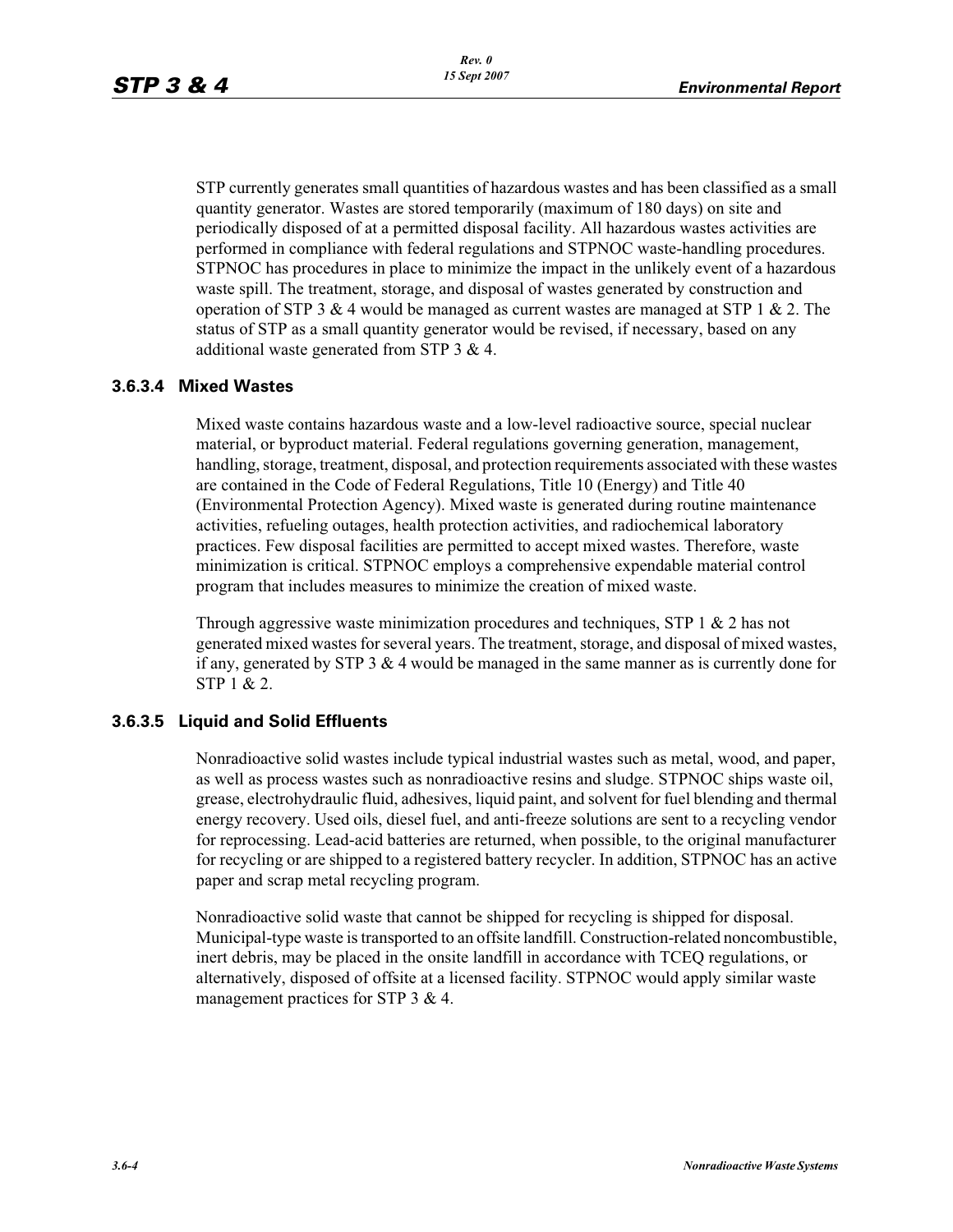### **3.6.4 References**

- 3.6-1 "(TCEQ 2005) Texas Commission on Environmental Quality, Permit to Discharge Wastes under provisions of Section 402 of the Clean Water Act and Chapter 26 of the Texas Water Code – Permit No. WQ0001908000, Texas Pollutant Discharge Elimination System (TPDES)" Austin, Texas, Reissued July 21, 2005 (Expiration date 12/01/09).
- 3.6-2 "(TCEQ 2003) Texas Commission on Environmental Quality, Permit to Land Apply Sewage Sludge under provisions of Chapter 26 of the Texas Water Code, Chapter 361 of Health and Safety Code, and Chapter 312 of Texas Administrative Code– Permit No. 04523," Austin, Texas, August 29, 2003.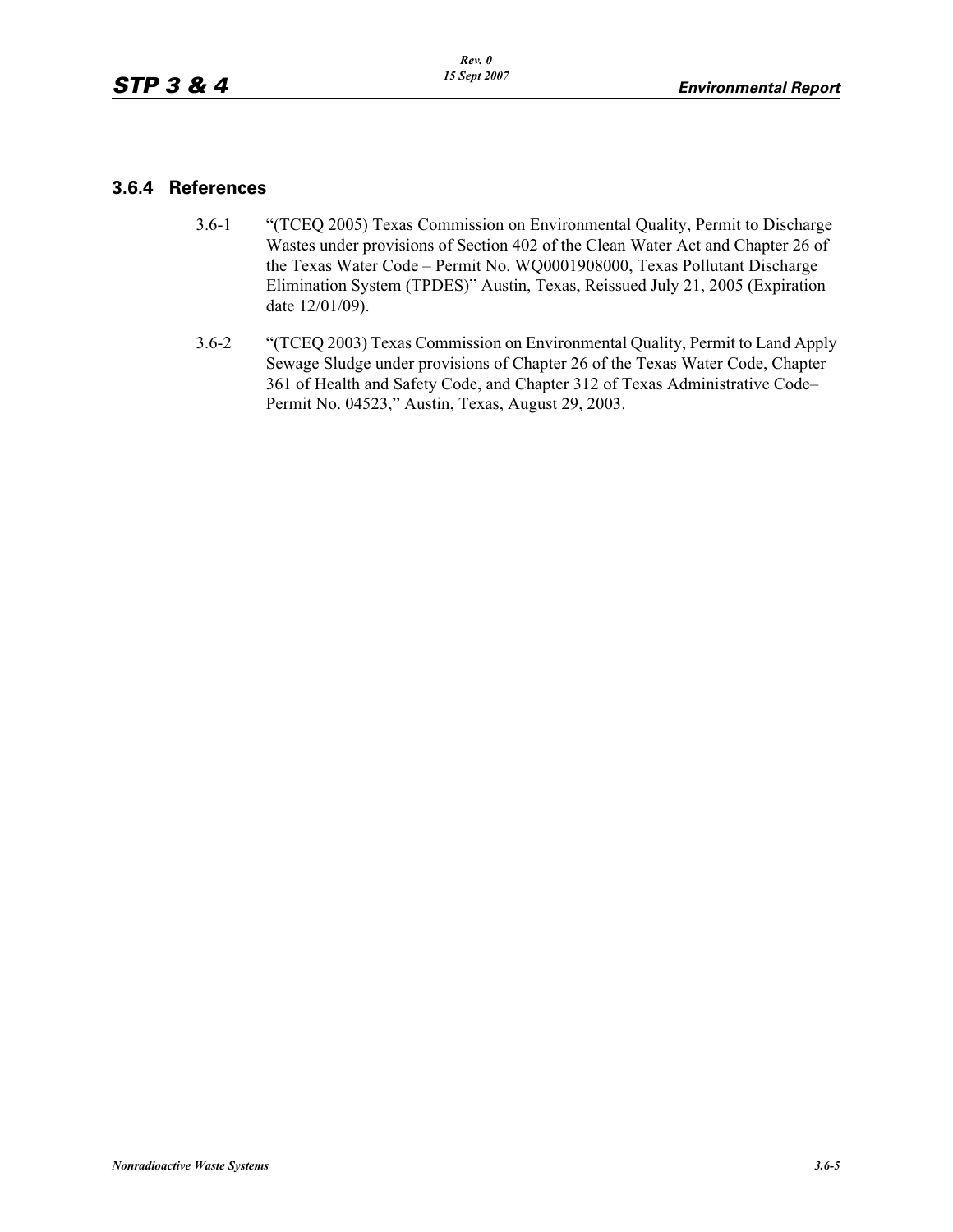# **Table 3.6-1 Potential Water Treatment Chemicals for STP Units 3 & 4 [1]**

Ammonium bisulfite Antifoam Biocide (Sodium Bromide) Boric Acid Calcium hypochlorite **Coagulant** Corrosion Inhibitors (Ethanolamine, sodium metaborate, sodium nitrite) **Dispersant** Hydrazine Lithium Hydroxide

Molluscide (quaternary amine) Phosphate Polymers Sodium bisulfite Sodium chloride Sodium Hydroxide Sodium Hypochlorite Sulfuric Acid Tolytriazole Zinc

Source: STP Units 1 & 2

[1] Based on chemicals now used in STP 1 & 2. This list is representative, not definitive.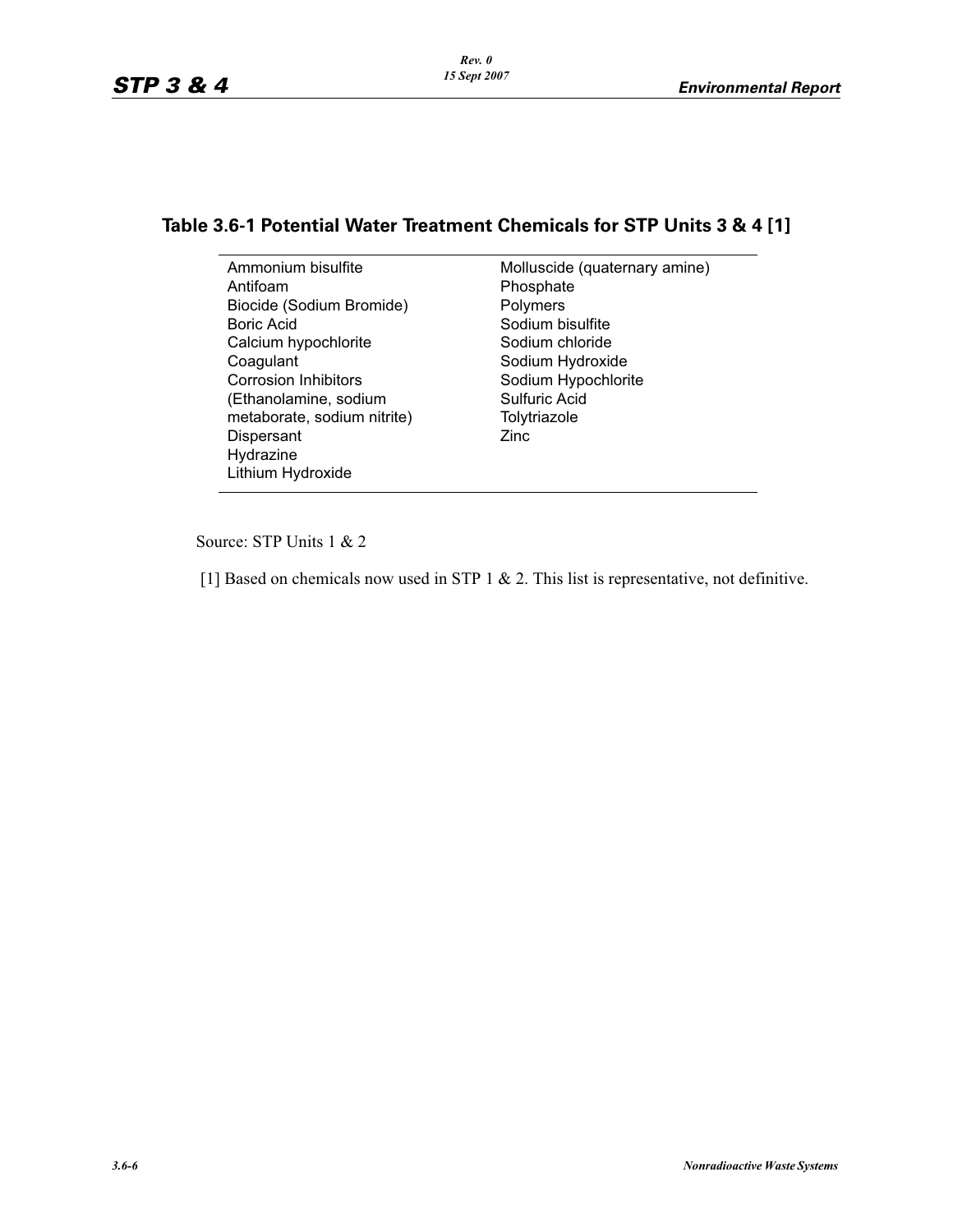|                                            | <b>Limitation (units)</b>           |                      |
|--------------------------------------------|-------------------------------------|----------------------|
| <b>Parameter</b>                           | <b>Daily Average</b>                | <b>Daily Maximum</b> |
| Flow (limits apply to<br>Outfall 001 only) | 144 (MGD)                           | 200 (MGD)            |
| рH                                         | $6.0 - 9.0$ (s.u.)                  | $6.0 - 9.0$ (s.u.)   |
| Temperature                                | 95 (°F)                             | 97 $(^{\circ}F)$     |
| Total residual chlorine                    | <b>NA</b>                           | $0.05$ (mg/l)        |
| Total suspended solids                     | 30 (mg/l)                           | $100$ (mg/l)         |
| Total suspended solids<br>(sanitary only)  | $20 \ (mg/l)$                       | $45 \ (mg/l)$        |
| Total residual chlorine<br>(sanitary only) | 1 (mg/l) (minimum after<br>20 min.) | NA.                  |
| Oil and grease                             | $15$ (mg/l)                         | 20 (mg/l)            |
| Biological oxygen<br>demand (5-day)        | 20 (mg/l)                           | 45 (mg/l)            |
| Iron, total                                | $1$ (mg/l)                          | $1$ (mg/l)           |
| Copper, total                              | $0.5$ (mg/l)                        | $1$ (mg/l)           |

# **Table 3.6-2 TPDES Permit Effluent Limitations for STP Plant Effluent Discharges [1]**

MGD – million gallons per day

s.u. – standard units

NA – not applicable

mg/l – milligrams per liter

Outfall 001 is the only permitted outfall that does not discharge to the MCR. The monitoring requirements for Outfall 001 include flow (outfall discharge and Colorado River flow, temperature, pH, and total residual chlorine).

[1] Currently permitted limitations for STP 1 & 2. These limits are anticipated for STP 3 & 4.

Source: Reference 3.6-1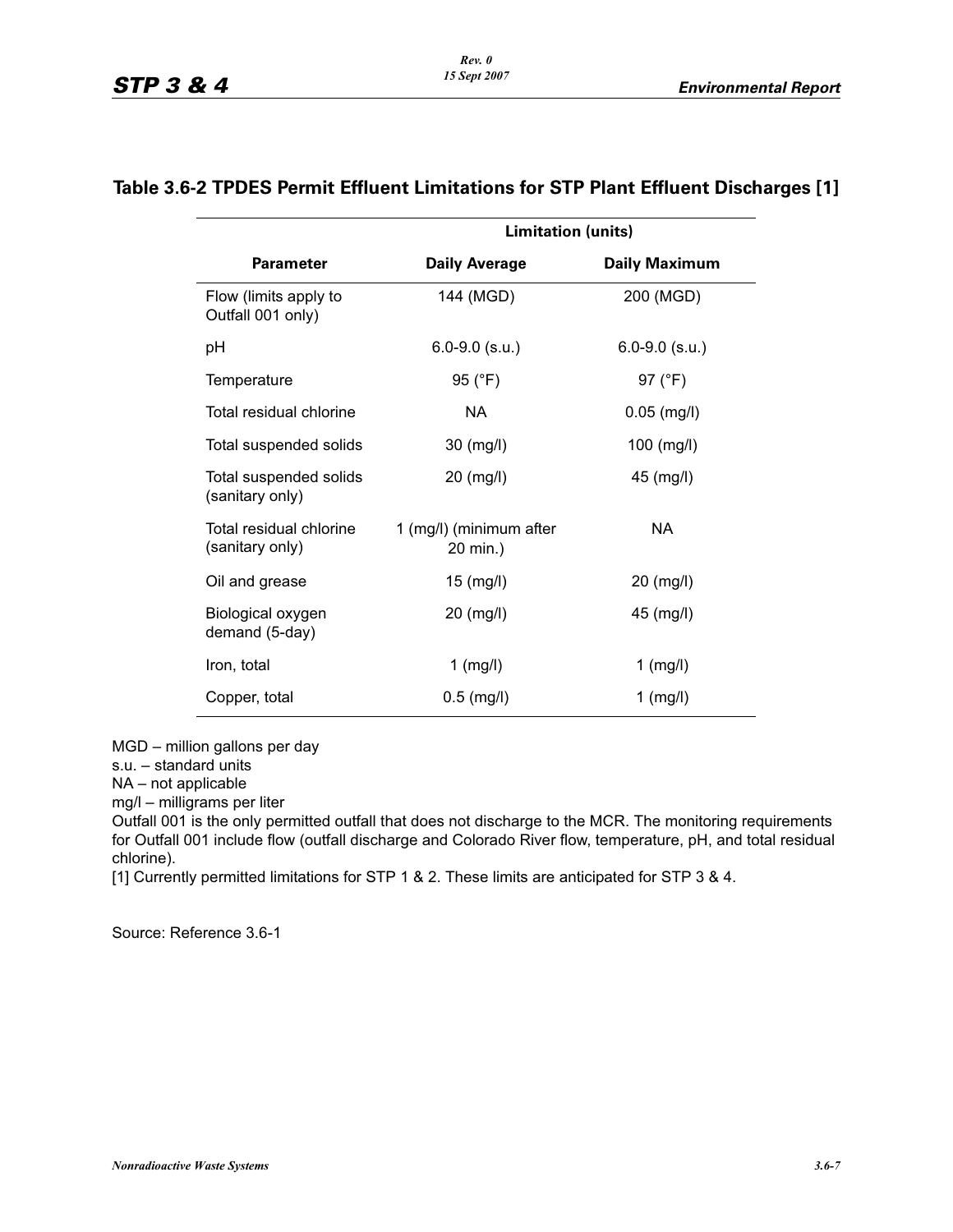## **Table 3.6-3 Annual Emissions (lbs/year) from Diesel Generators, and Combustion Turbine Associated with One ABWR Reactor**

| <b>Pollutant</b><br><b>Discharged</b> | <b>Diesel</b><br><b>Generators</b><br>$(lbs/year)$ [1] | <b>Combustion</b><br>Turbine (Ibs/year)<br>[2] |
|---------------------------------------|--------------------------------------------------------|------------------------------------------------|
| Particulates                          | 1,230                                                  | 22                                             |
| <b>Sulfur Oxides</b>                  | 4,608                                                  | 1,912                                          |
| Carbon Monoxide                       | 4,600                                                  | 912                                            |
| Hydrocarbons                          | 3,070                                                  | 58                                             |
| Nitrogen Oxides                       | 28,968                                                 | 2.016                                          |

[1] Emissions based on 4 hrs/month operation duration

[2] Emissions based on 4 hrs/month operation duration